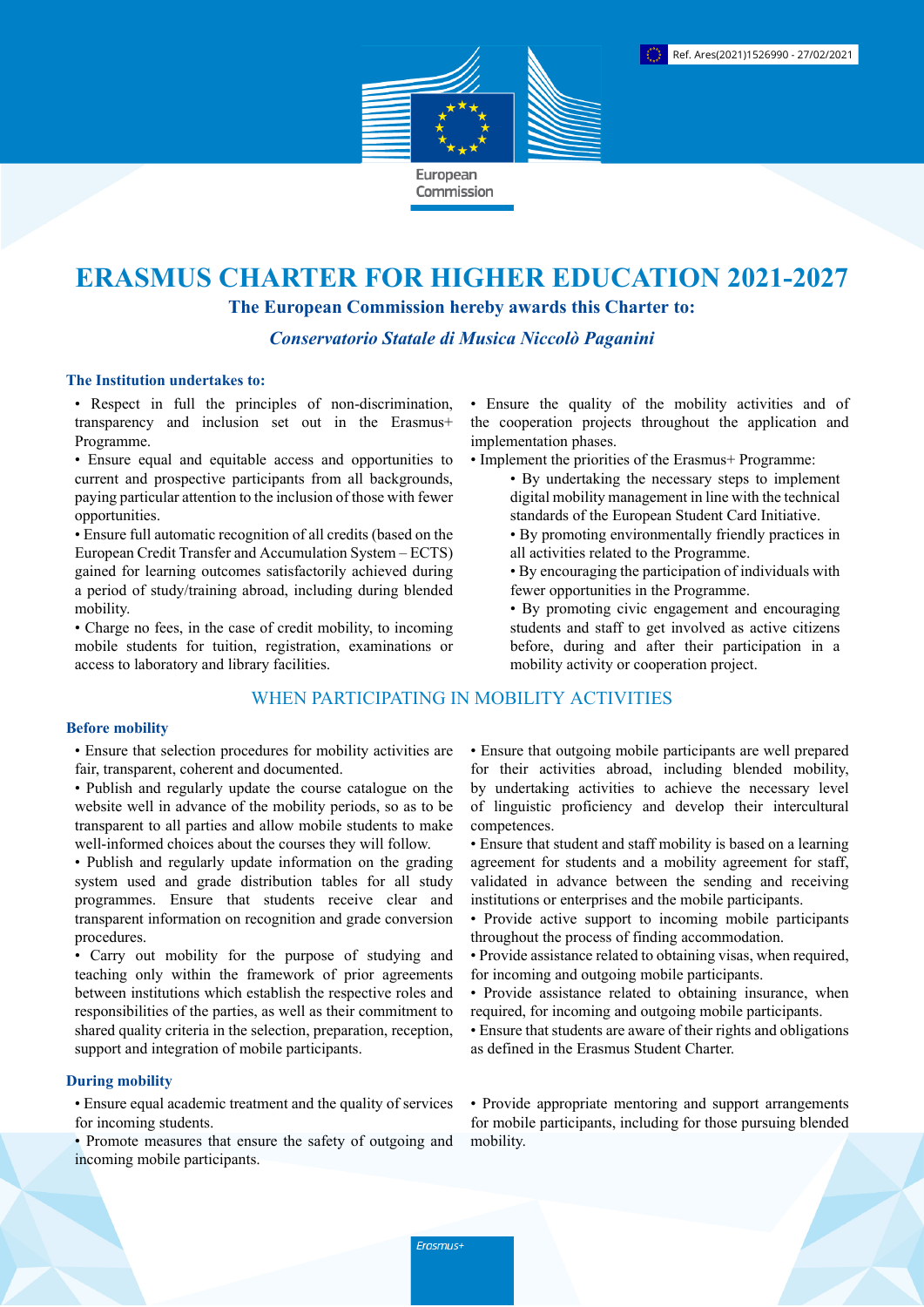• Integrate incoming mobile participants into the wider student community and in the Institution's everyday life. Encourage them to act as ambassadors of the Erasmus+ Programme and share their mobility experience.

#### **After mobility**

• Provide incoming mobile students and their sending institutions with transcripts of records containing a full, accurate and timely record of their achievements at the end of the mobility period.

• Ensure that all ECTS credits gained for learning outcomes satisfactorily achieved during a period of study/training abroad, including during blended mobility, are fully and automatically recognised as agreed in the learning agreement and confirmed by the transcript of records/traineeship certificate; transfer those credits without delay into the student's records, count them towards the student's degree without any additional work or assessment of the student and make them traceable in the student's transcript of records and the Diploma Supplement.

• Provide appropriate language support to incoming mobile participants.

• Ensure the inclusion of satisfactorily completed study and/ or traineeship mobility activities in the final record of student achievements (the Diploma Supplement).

• Encourage and support mobile participants upon return to act as ambassadors of the Erasmus+ Programme, promote the benefits of mobility and actively engage in building alumni communities.

• Ensure that staff is given recognition for their teaching and training activities undertaken during the mobility period, based on a mobility agreement and in line with the institutional strategy.

### WHEN PARTICIPATING IN EUROPEAN AND INTERNATIONAL COOPERATION PROJECTS

• Ensure that cooperation activities contribute towards the fulfilment of the institutional strategy.

• Promote the opportunities offered by the cooperation projects and provide relevant support to staff and students interested in participating in these activities throughout the application and implementation phase.

#### FOR THE PURPOSES OF IMPLEMENTATION AND MONITORING

• Ensure that the long-term institutional strategy and its relevance to the objectives and priorities of the Erasmus+ Programme are described in the Erasmus Policy Statement.

• Ensure that the principles of the Charter are well communicated and are applied by staff at all levels of the Institution.

• Ensure that cooperation activities lead to sustainable outcomes and that their impact benefits all partners.

• Encourage peer-learning activities and exploit the results of the projects in a way that will maximise their impact on individuals, other participating institutions and the wider academic community.

- Make use of the **ECHE Guidelines** and of the [ECHE Self-assessment](https://ec.europa.eu/programmes/erasmus-plus/eche/start_en) to ensure the full implementation of the principles of this Charter.
- Regularly promote activities supported by the Erasmus+ Programme, along with their results.
- Display this Charter and the related Erasmus Policy Statement prominently on the Institution's website and on all other relevant channels.

The Institution acknowledges that the implementation of the Charter will be monitored by the Erasmus+ National Agency and that the violation of any of the above principles and commitments may lead to its withdrawal by the European Commission.

| <b>Stamp</b> | Name and Signature of the Legal Representative                                                |
|--------------|-----------------------------------------------------------------------------------------------|
|              | Firmato digitalmente da: ROBERTO TAGLIAMACCO<br>Motivo: 43184545<br>Data: 16/03/2021 12:16:52 |
|              |                                                                                               |
|              |                                                                                               |
|              |                                                                                               |